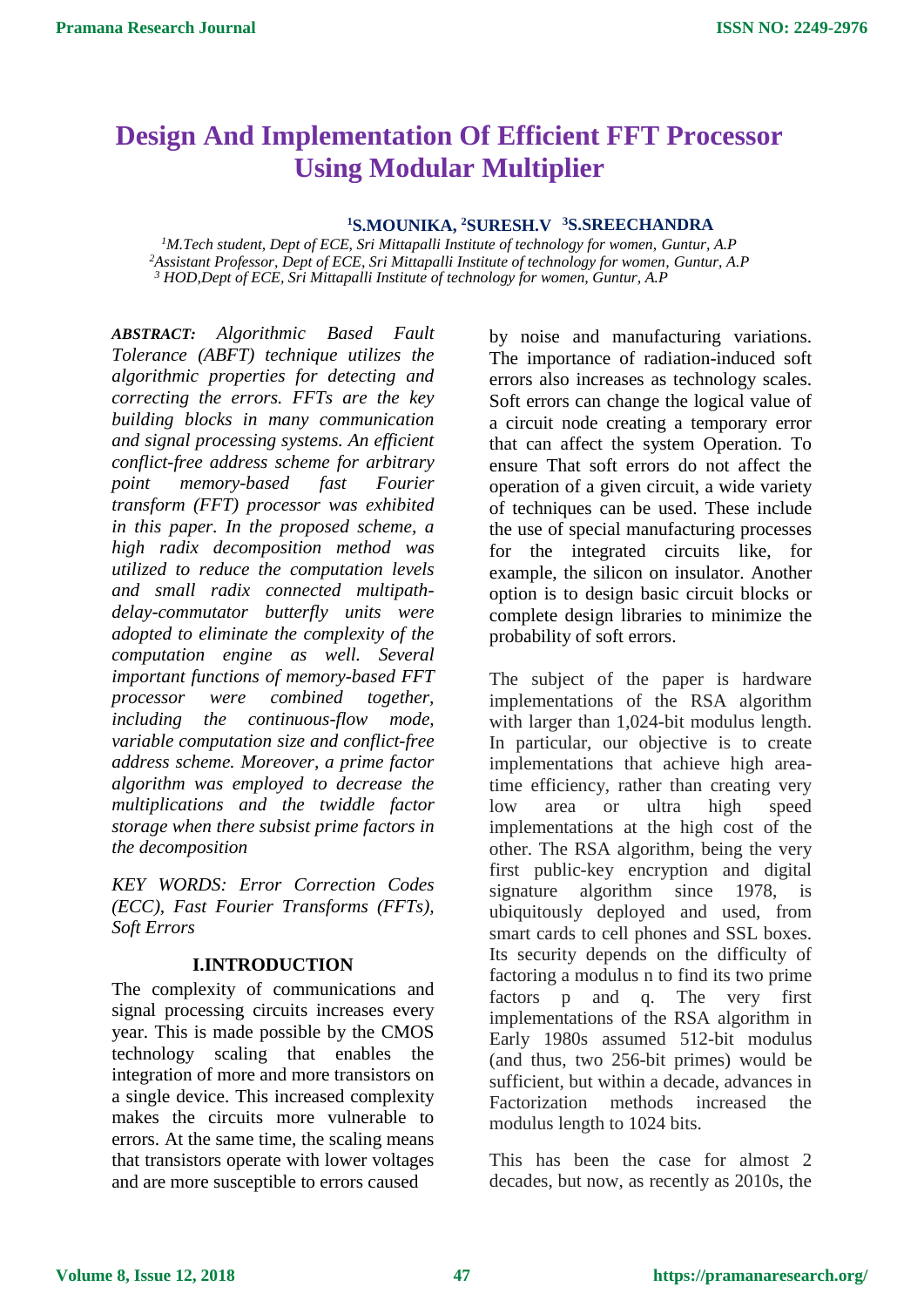security of 1,024-bitwas questioned. Many implementations now use 2,048 bitmodulus, while the National Institute of Standard and Technology (NIST) recommended 3,072-bit or 4,096-bit modulus size for the near future in order to maintain RSA secure. Needless to say, larger key sizes lead to longer processing time and more hardware resource when computing, due to the fact the RSA computation requires the modular exponentiation (xm modN), which is computed by repeated modular multiplications. Therefore, the performance of modular multiplication has a direct impact on the efficiency of RSA computation, and therefore, high performance modular multipliers supporting 3,072-bit or higher operand size are required.

Montgomery modular multiplication (MMM) is an efficient method to compute modular multiplication. Due to this fact, integer multiplication has been extensively studied in order to improve MMM. Existing multiplication methods can be classified into two groups. Methods of the first group are performed only in time domain, including the school book method, the Karatsuba method and the Toom-Cook method. Methods of the second group are performed in both time and spectral domains. Since the fast Fourier transform (FFT) based algorithm is applied to the second group, a lower asymptotic complexity can be achieved compared to the methods in the first ones. So the proposed system gives better results.

## **II. RELATED WORK**

A number of architectures have been proposed for efficient implementation of multiplication over *GF (*2*m)*. Multipliers with different basis of representation, e.g., dual basis, normal basis and polynomial basis have been realized to be used for various applications. The polynomial basis multipliers are therefore more widely used compared with the multipliers based on the other two basis. Several algorithms and

architectures are suggested in the literature for polynomial basis multiplication for the fields generated by trinomials and pentanomials, primarily due to their computational simplicity.

All-one polynomials (AOP) or 1-equally spaced polynomials form a special class which can be used for simpler and more efficient implementation compared to trinomials and penanomial-based multipliers. The AOP-based representation of elements, thus, expected to have potential application in efficient hardware implementation of elliptic curve cryptosystems and error control coding. Irreducible AOPs are not as abundant as irreducible trinomials or pentanomials, but it is also not difficult to find the AOP bases for generating the finite fields. It is known that for  $m < 2000$ , there exists 108 possible AOP bases, and infinitely many more form *>* 2000. Efficient architectures for the field multiplication and the computation of power-sum of the form *(A*+*B*2*)* for field generated by AOPs have also been proposed in the literature. ltoh and Tsujii had proposed the first multiplier for *GF (*2*m)* generated by AOP which was followed by some bit-parallel architectures.

The bit-parallel designs are useful for lowlatency realization, but due to their large critical path, they cannot provide high throughput rate and involve high average computation time which increases rapidly with the field order *m*. Systolic designs represent an attractive architectural paradigm for efficient VLSI and FPGA implementation due to their simplicity, regularity, and modularity of structure along with significant potential to yield a high-throughput rate using pipelining, parallel processing, or both. There are several bit-serial or digit-serial systolic structures and a few bit-parallel systolic structures for canonical basis multiplier over *GF (*2*m)* based on irreducible AOP.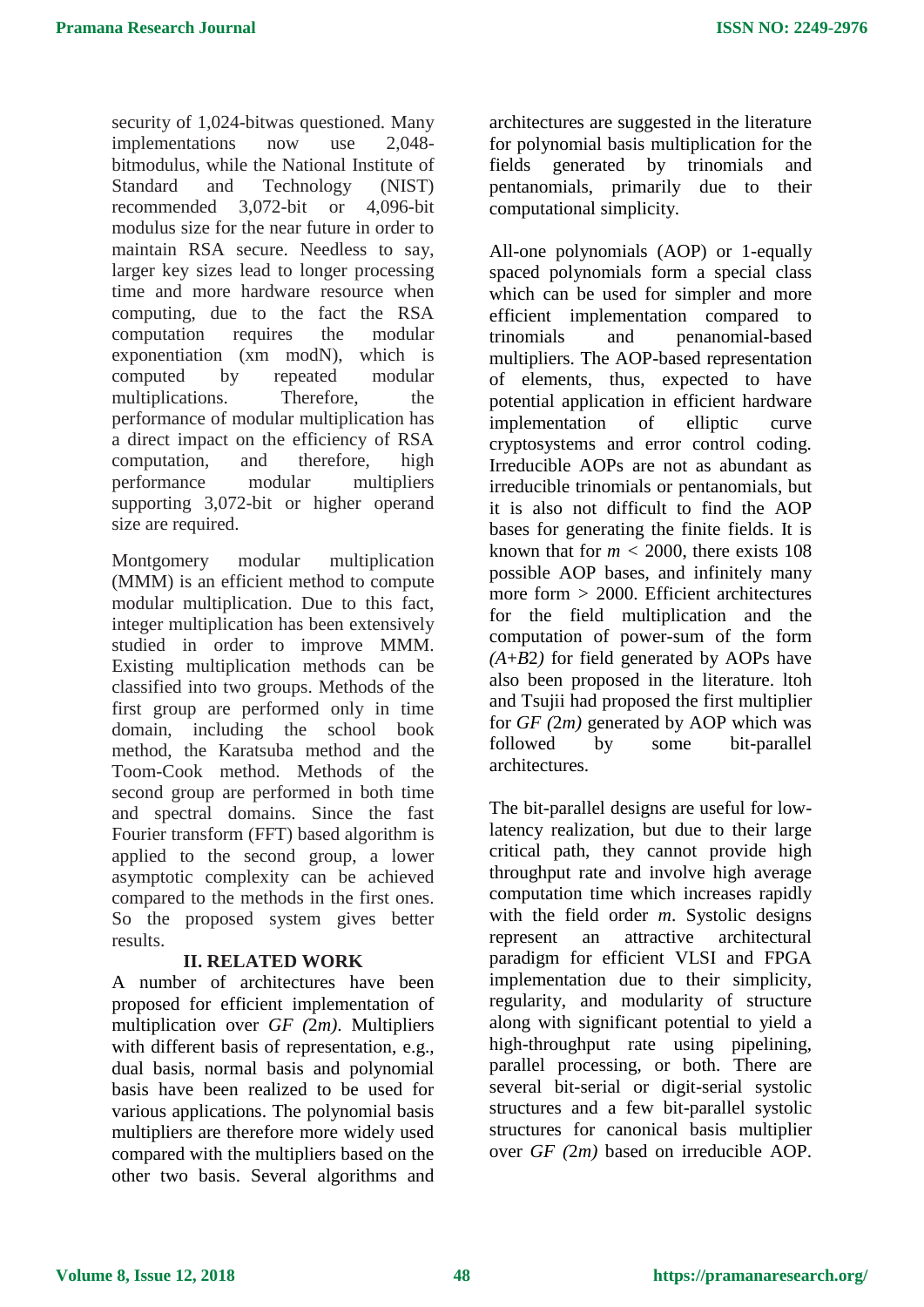In, the authors presented a transformation method to implement low complexity

Montgomery multipliers for all-one polynomials and trinomials. Recently, a novel cut-set retiming is proposed for areatime-efficient systolic multiplier structure based on irreducible AOP. Chen et al have suggested a scheme for AOP-based field multiplication through an extended polynomial basis representation. But there is no scalable design or digit-serial multipliers for irreducible AOP are suggested yet. In this paper, we present a new algorithm for modular reduction and an efficient recursive formulation for canonical basis multiplication over *GF (*2*m)* based on irreducible AOP.

## **III. EXISTED SYSTEM**

The below figure (1) shows the architecture of existed system. Operations of the FMLM, are computed sequentially, while pipelined architectures are designed inside each unit. The below architecture consists of multiply adder, Fast Fourier Transform, Ripple Carry Adder, Subtracter, Shift Module, RAM Sets. Let us discuss each component in detail manner.



#### **Fig. 1. EXISTED SYSTEM**

The first and main important component in the architecture is multiply and adder unit. This unit implements the component wise multiplication and addition of FFT-RAM. To realize the component wise multiplication when operand size is not larger than few hundred bits then karatsuba

method is used. The multiplier and adder units works with pipeline of 3 bit inputs and one bit output. At last to enhance the performance of multiplication, karatsuba method is applied recursively. This is about multiply and adder unit and let us discuss about FFT unit. is applied to FFT computation. The main comparison of inplace and constant geometry FFT is it has same connection network between every adjacent stages. The FFT is designed with six inputs. In this the four inputs forward the digits into BFSs for FFT computation and the other two inputs forward the precomputed upper bound constraints into FSO.

Next one is RAM unit. RAM unit consists of several RAM sets which stores the precomputed data, the intermediate results, and the final modular product. In RAM the data storage requirement during FFT-RAM computation is not trivial. Now to well manage the input and output of data and to reduce the wiring workload, RAM unit is built. The remaining are the Ripple Carry Adder (RCA), the Subtracter and the Shift Module units are responsible for the time domain operations, such as modulo R and Q0 reductions, conditional selections. Now to generate all control signals of entire system, control unit is designed. But this system does not gives better results, so a new system is proposed which is discussed in below section. Forward and reverse networks are formed in FFT unit. Basically, this unit is targeted on high clock frequency and small resource cost. Here constant geometry FFT.

# **IV. PROPOSED SYSTEM**

The below figure (2) shows the architecture of proposed system. It consists of the following main parts: an input and an output index vector generator, a computation address generator, three different memory bank groups, a PE unit applied with the HRSB scheme, some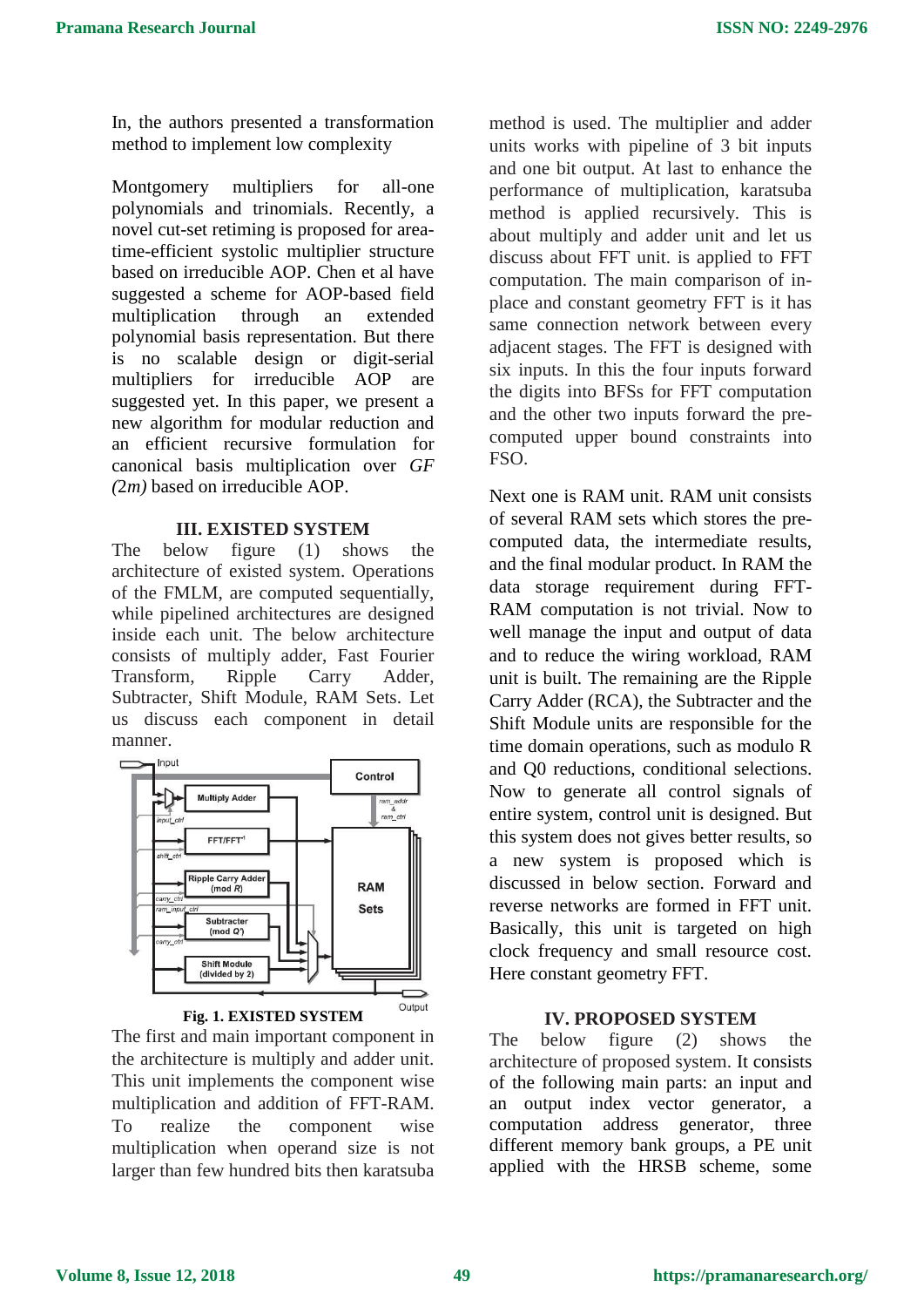commutators between the memory and the PE, some pre stored twiddle factors, and FFT size parameters, and an exponent scaling unit. The dashed lines represent the Control signals while the real lines denote the flowing data. Let us discuss each component in detail manner. The input index vector generator distributes the input data to different memory banks without data conflicts, and the output one reorders the output data to a natural sequence. The computation address generator obtains all the concurrent data of each cycle and stores back the intermediate results. Memory groups 1 and 2 are in a ping pong mode to hold two continuous data symbols in input sampling, and memory group 3 is used to output the computed data in right order



#### **Fig. 2. PROPOSED SYSTEM**

Three memory groups only exist in NSPP FFTs. For SPP FFTs, as in-place strategy is available, only two memory groups are enough. The HRSB unit is the kernel processing engine. The commutators located between the memories and HRSB unit provide efficient data routing mechanism which is controlled by the computation address generator. The twiddle factors and the FFT size parameters are all pre stored in register files, which are used to configure the FFT working modes. The exponent scaling unit controls scaling operations for block floating-point, which can increase the signal-to-quantization noise ratio and reduce the memory storage.

The computation can be completed within 128 clock cycles. The input and output index vector generators in the 2*n*-point FFT are merged to one. The only difference is that the binary representation of the index for the input is in a forward manner, while it is in a reversed manner for the output. In this paper, we present a new factorization method that will make the continuous-flow mode completely available and simultaneously ensure the effectiveness of the conflict free address scheme. So it gives efficient results compared to existed system.